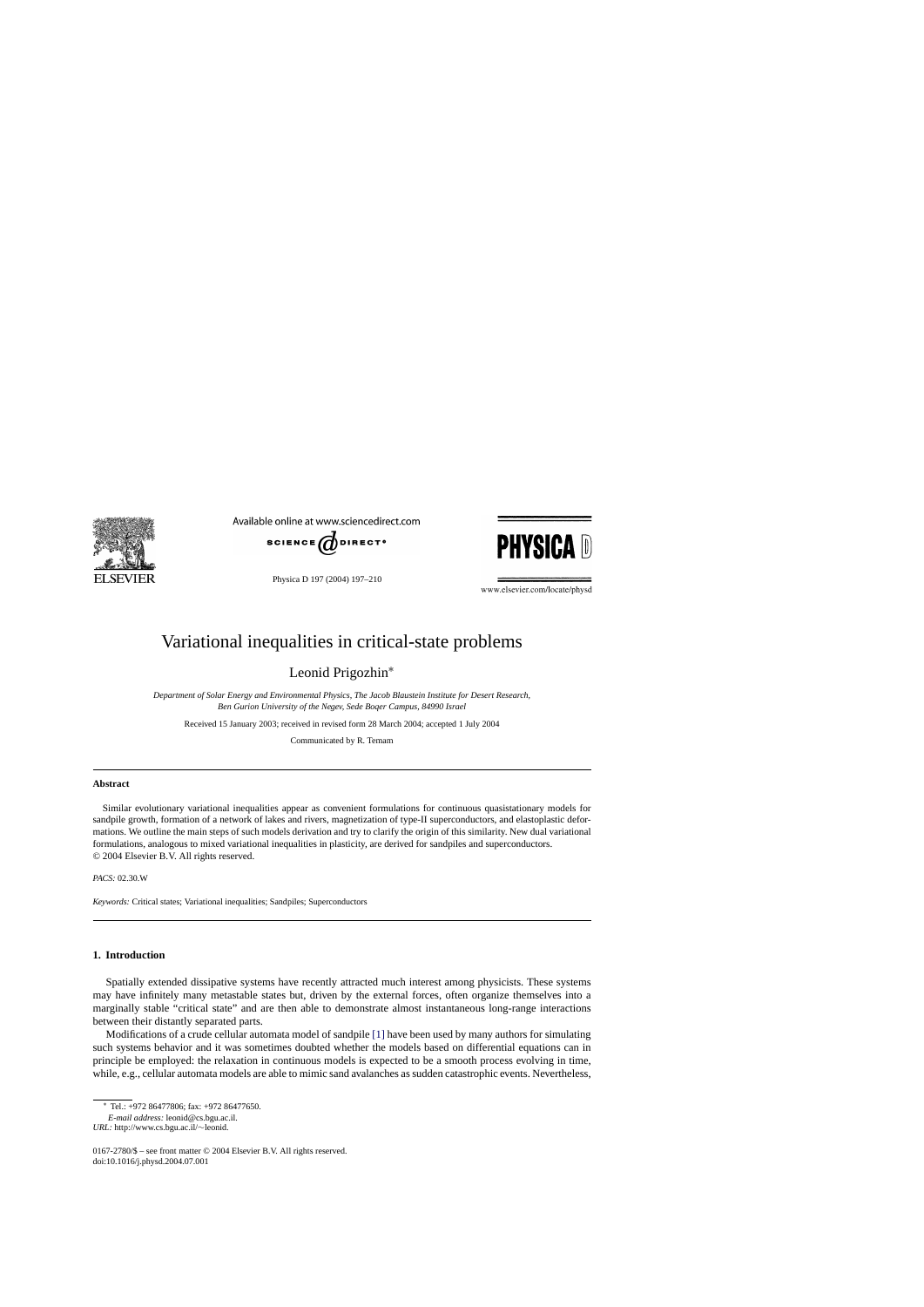<span id="page-1-0"></span>continuous models allowing for long-range interactions, hysteresis, metastability, and avalanches have been derived for sandpiles [\[2–4\],](#page-12-0) river networks [\[2\], t](#page-12-0)ype-II superconductors [\[5–7\].](#page-12-0) Although these are dissipative systems of a different nature, their continuous models are equivalent to very similar variational or quasivariational evolutionary inequalities, the formulations convenient for both the numerical simulation [\[8\]](#page-12-0) and theoretical study [\[9\].](#page-12-0) Much earlier, similar variational formulations have been derived for various plasticity problems (see [\[9\]\).](#page-12-0)

The aim of this work is to outline the main steps of such models derivation and to clarify the origin of this similarity. We present the simplest version of each model and try to avoid mathematical details but give references to rigorous proofs, numerical simulations, and possible extensions of the considered models. We also derive new dual variational formulations in terms of the conjugate variables for sandpiles and superconductors. The dual problems are similar to mixed variational inequalities in plasticity [\[10\].](#page-12-0) Well-posedness of these new problems is yet to be investigated.

#### **2. Variational formulations**

#### *2.1. Sandpiles*

Let a cohesionless granular material, characterized by its angle of repose  $\alpha$ , be poured out onto a rough rigid surface  $y = h_0(x)$ , where y is vertical and  $x \in \Omega \subset \mathbb{R}^2$ . We find the shape of a growing pile,  $y = h(x, t)$ .

Assuming the flow of granular material down the slope of the pile is confined to a thin boundary layer and the bulk density of material in the pile is constant, we can write the mass conservation law in the form  $\partial_t h + \nabla \cdot \mathbf{q} = w$ , where *q* is the horizontal projection of the material flux and  $w(x, t) > 0$  is the intensity of the source of material being poured onto the pile. Neglecting inertia, we suppose that the surface flow is directed towards the steepest descent,  $q = -m\nabla h$ , where

$$
m(x,t) \ge 0 \tag{1}
$$

is an *unknown* scalar function. The conservation law assumes the form

$$
\partial_t h - \nabla \cdot (m \nabla h) = w. \tag{2}
$$

The free surface initially coincides with the support,

$$
h(x, 0) = h_0(x),\tag{3}
$$

and cannot lie below it,

$$
h(x,t) \ge h_0(x). \tag{4}
$$

Wherever the granular material covers the support, the surface slope cannot exceed the material repose angle  $\alpha$ ,

$$
h(x, t) > h_0(x) \longrightarrow |\nabla h(x, t)| \le \gamma,
$$
\n(5)

where  $\gamma = \tan(\alpha)$ . No surface flow occurs over the parts of the pile surface inclined less than at the angle of repose:

$$
|\nabla h(x,t)| < \gamma \longrightarrow m(x,t) = 0. \tag{6}
$$

We assume for simplicity that there is a vertical wall at the boundary  $\Gamma$  of domain  $\Omega$ , hence

$$
m\partial_n h = 0 \text{ on } \Gamma. \tag{7}
$$

The formulated model for pile growth contains two unknowns, the free surface *h* and an auxiliary function *m*, and it is difficult to deal with the equations and inequalities  $(1)$ – $(7)$  directly. Fortunately, a more convenient variational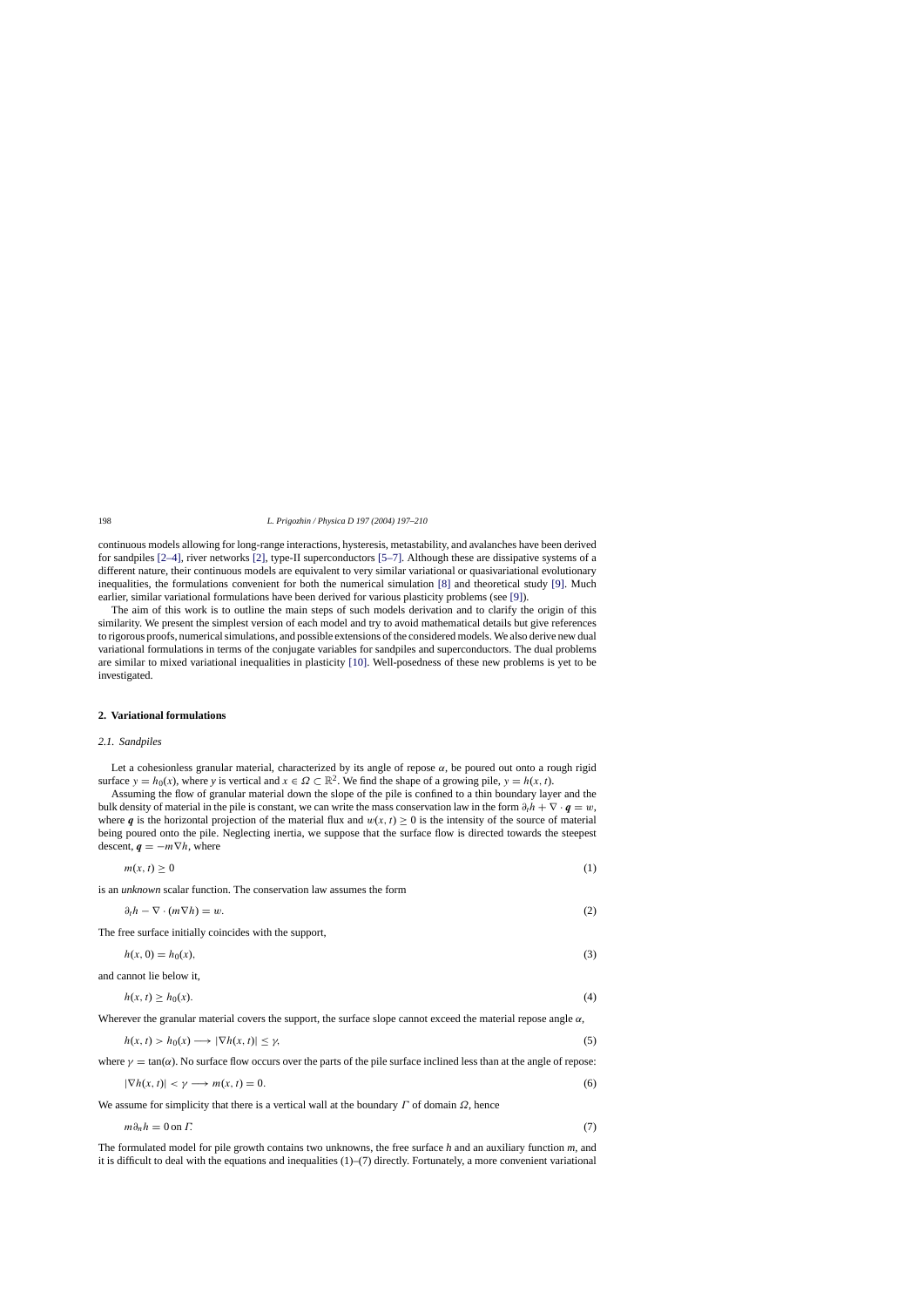formulation can be derived (here we follow [\[2\],](#page-12-0) see [\[11\]](#page-12-0) for a rigorous proof). Let us define, for every continuous function  $\psi$ , a nonlinear operator

$$
B_{\psi}(\varphi) = \frac{1}{2}(|\nabla \varphi|^2 - M(\psi)),
$$

where

$$
M(\psi)(x, t) = \begin{cases} \gamma^2, & \text{if } \psi(x, t) > h_0(x), \\ \max(\gamma^2, |\nabla h_0(x)|^2), & \text{if } \psi(x, t) \le h_0(x). \end{cases}
$$

We define also a family of closed convex sets<sup>1</sup>

$$
K(\psi) = {\varphi(x, t) | B_{\psi}(\varphi) \le 0},
$$

denote by (*u*, *v*) the scalar product of two functions, and consider an evolutionary quasivariational inequality written for the pile surface alone:

Find 
$$
h \in K(h)
$$
 such that  $(\partial_t h - w, \varphi - h) \ge 0$  for any  $\varphi \in K(h)$ ,  $h(x, 0) = h_0(x)$ . (8)

**Theorem.** A function  $h(x, t)$  is a solution of the quasivariational inequality (8) if and only if there exists  $m(x, t)$ *such that the pair* {h, m} *satisfies a weak form of the problem* (1)–(7).

**Proof.** We formally rewrite the inequality (8) as an implicit optimization problem

$$
J_h(h) = \min J_h(\varphi), \quad \varphi \in K(h) \tag{9}
$$

where  $J_h(\varphi) = (\partial_t h - w, \varphi)$  is a linear functional which depends on the solution *h*. Let us fix the function *h* in  $J_h$  and  $K(h)$  and derive the necessary and sufficient condition of optimality for (9) using the Lagrange multipliers technique ([\[12\],](#page-12-0) ch. 3, th. 5.1). Substituting then the function *h* into this condition, we obtain a similar condition for the problem with an implicit constraint: *h* is a solution of the quasivariational inequality (8) if and only if there exists a Lagrange multiplier  $m(x, t) \ge 0$  such that the pair  $\{h, m\}$  is a saddle point of Lagrangian, i.e.,

$$
J_h(h) + (m', B_h(h)) \le J_h(h) + (m, B_h(h)) \le J_h(h') + (m, B_h(h')) \tag{10}
$$

for arbitrary h' and  $m' > 0$ . The condition of supplementary slackness,

$$
(m, B_h(h)) = 0,\tag{11}
$$

is thereby fulfilled. $<sup>2</sup>$ </sup>

Let *h* be a solution of (8). As follows from (10), the functional  $(\partial_t h - w, h') + \frac{1}{2}(m, |\nabla h'|^2 - M(h))$  has a minimum at the point  $h' = h$ . Hence,

$$
(\partial_t h - w, \chi) + (m, \nabla h \cdot \nabla \chi) = 0 \tag{12}
$$

for any test function  $\chi$ . This is a weak formulation of [Eq. \(2\)](#page-1-0) with the boundary condition (7). Since  $h \in K(h)$ , condition (5) is satisfied, (6) follows from (11), and to show that  $\{h, m\}$  satisfies all model relations it remains only

<sup>&</sup>lt;sup>1</sup> More exactly,  $K(\psi) = {\varphi \in L^{\infty}(0, T; W^{1, \infty}(\Omega)) | B_{\psi}(\varphi) \le 0 \text{ a.e.}}$ , see [\[11\].](#page-12-0)<br><sup>2</sup> As is explained in [\[11\], t](#page-12-0)o satisfy a constraint qualification hypothesis [\(\[12\], c](#page-12-0)h. 3, (5.24)) we need to define  $B_h : L^{\infty}(0, T; W^{1, \$  $\mathcal{L} = L^{\infty}(0, T) \times \Omega$ . Hence *m* belongs to the dual space L' and is a nonnegative Radon measure.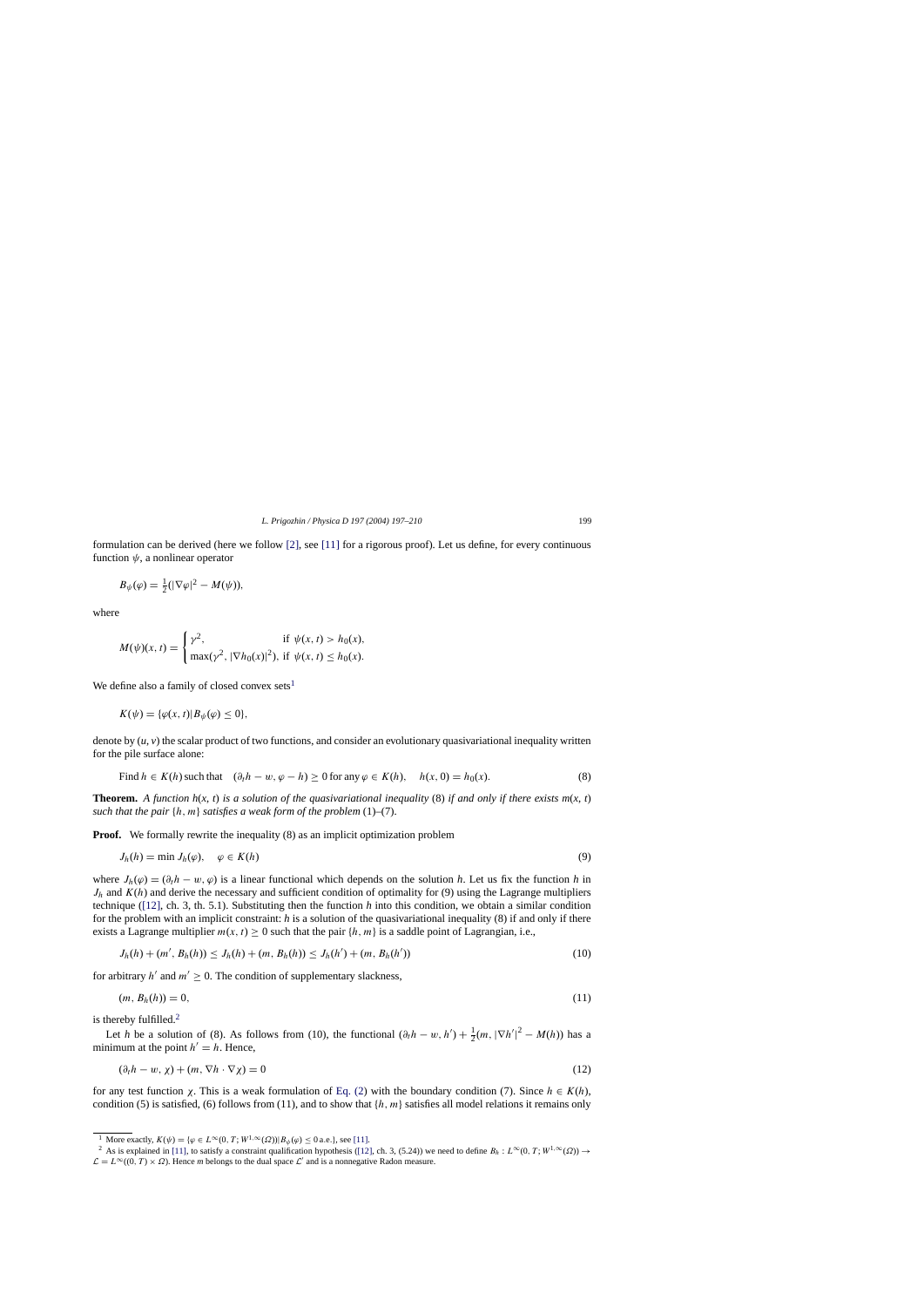to check that  $h \geq h_0$ . Choosing

$$
\varphi = \begin{cases} h + (h_0 - h)_+, \text{ for } 0 \le t \le t_0, \\ h, \text{ otherwise,} \end{cases}
$$

where  $z_+$  means max(z, 0) and taking into account that  $\varphi \in K(h)$ ,  $w \ge 0$  we obtain

$$
0 \leq (\partial_t h - w, \varphi - h) \leq -\frac{1}{2} \int \{ [h_0(x) - h(x, t_0)]_+ \}^2 d\Omega,
$$

so the inequality (4) is proved.

Let now  $\{h, m\}$  be a solution to (1)–(7). By (4), (5) we have  $|\nabla h| \le \gamma$  wherever  $h > h_0$  and  $h = h_0$  otherwise, hence  $h \in K(h)$ . To prove that h solves the quasivariational inequality, it is sufficient to show the inequalities (10) hold. It is easy to see that (11) is true, so the left of the inequalities (10) is fulfilled. Using the weak form (12) of [Eqs. \(2\) and \(7\)](#page-1-0) we obtain, for  $\chi = h' - h$ ,

$$
J_h(h') + (m, B_h(h')) - J_h(h) - (m, B_h(h)) = \frac{1}{2}(m, |\nabla\{h' - h\}|^2) \ge 0.
$$

Thus the second inequality in (10) holds too, which completes the proof.  $\Box$ 

We note that the auxiliary unknown, *m*, introduced into the pile growth model to fix the possible sand flux direction, turns out to be a Lagrange multiplier related to the equilibrium constraint upon the pile surface incline and is eliminated in transition to the variational formulation. The multiplier depends in a non-local way on the surface and source and that is why instantaneous long range interactions over the critically inclined parts of the surface are possible in this model. Such a situation is typical also of other dissipative systems where the relaxation is fast and the assumption that all the dynamics occur at the border of stability is justified.

If the support has no steep slopes,  $|\nabla h_0| < \gamma$ , the set of admissible functions *K* becomes fixed (does not depend on the solution) and the inequality (8) becomes simply variational; in this case the existence and uniqueness of a solution have been proved [\[11\].](#page-12-0) It remains an interesting open problem to prove existence and uniqueness in the general quasivariational case.

The variational formulation obtained is very convenient for numerical simulation of pile growth, see [\[13\]. T](#page-12-0)here are analytical solutions [\[2\]](#page-12-0) exactly describing the pile shapes in experiments [\[14\]. M](#page-12-0)athematically, the avalanches upon pile surface correspond to solutions with the jumps caused by sudden variations of the admissible functions set K due to local fluctuations of the repose angle, see [\[2\]. S](#page-12-0)uch discontinuous solutions of the variational inequality have been studied in [\[4\]. I](#page-12-0)t has been also shown [15] that the mesoscopic BCRE model [16] for sand surface dynamics converges in the long scale limit to the inequality (8). In a continuous limit, stochastic cellular automata models of sandpiles converge to a similar variational inequality with the anisotropy inherited from the cellular structure of these models [\[17\].](#page-12-0)

#### *2.2. Lakes and rivers*

Let now  $h_0$  be the land surface, w the intensity of precipitation. We assume for simplicity that the water neither evaporates nor penetrates the soil but just flows down the slopes and accumulates into lakes at local depressions of the relief. The level of a lake rises until it reaches the divide of two basins. Then a river running out of the lake appears and transfers all additional water to another lake below.

To model the evolution of this system of lakes and rivers, let us note that the balance equation

 $\partial_t h + \nabla \cdot \boldsymbol{q} = w$ ,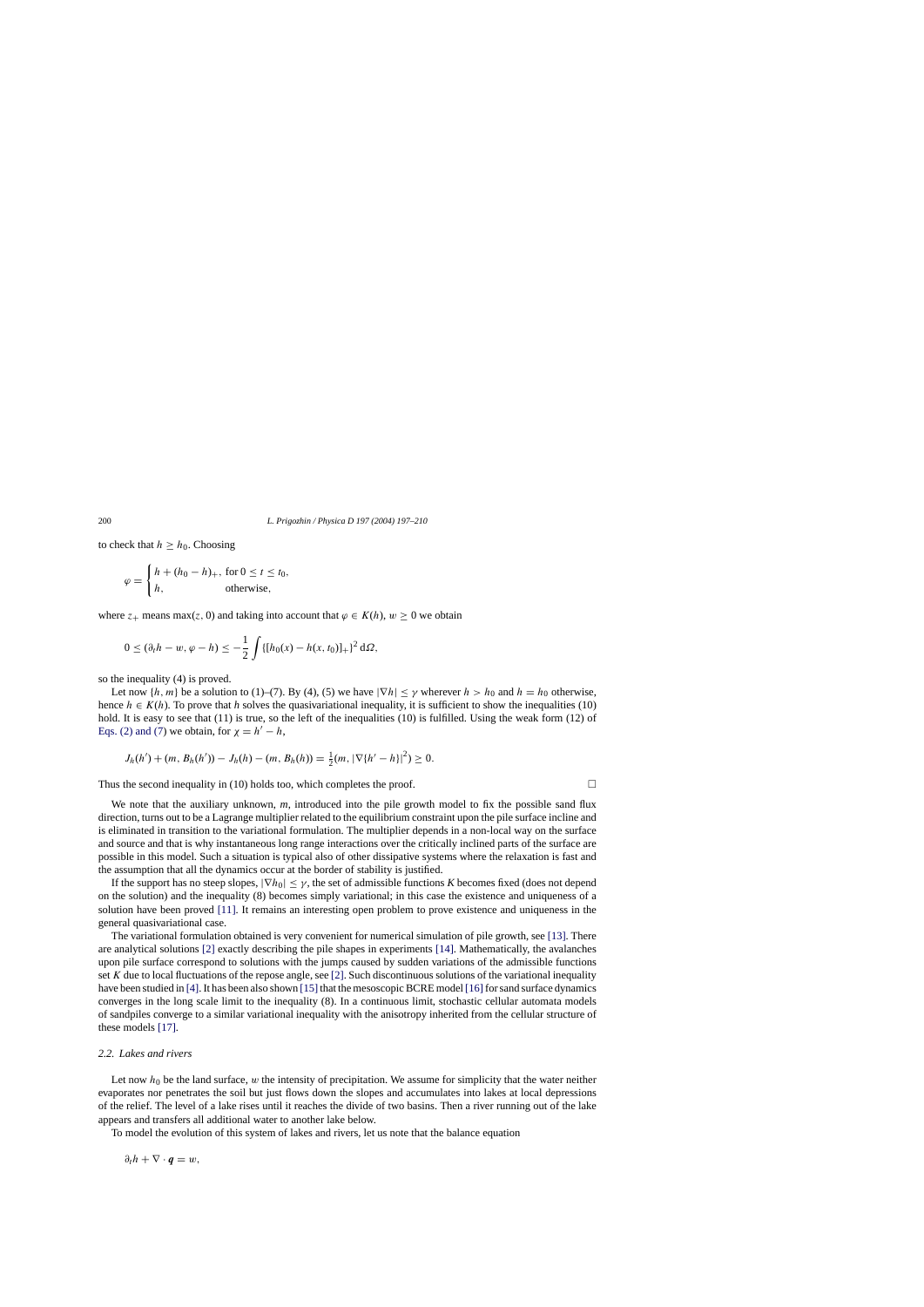in which *q* is the horizontal projection of water flux, remains valid. The free boundary *h* in this problem either coincides with  $h_0$  or, where it is higher, is the horizontal surface of a lake:

$$
h(x, t) \ge h_0(x), \quad h(x, t) > h_0(x) \longrightarrow \nabla h(x, t) = 0.
$$

Over the hill slopes, where  $h = h_0$ , we assume again that the flux is in the steepest descent direction,

$$
h(x, t) = h_0(x) \longrightarrow q = -m \nabla h,
$$

where  $m(x, t) > 0$  is unknown. However, this is not true for the lakes, where  $h > h_0$  and  $\nabla h = 0$ . In fact, although the lake hydrodynamics are not trivial, the flow in the lake does not affect the free surface, and it can be shown [\[2\]](#page-12-0) that the model relations above lead to the quasivariational inequality (8) with  $\gamma = 0$ .

Indeed, let the pair  $\{h, m\}$  satisfy these relations. Then  $h \in K(h)$  and for any function  $\varphi \in K(h)$  we obtain

$$
(\partial_t h - w, \varphi - h) = -(\nabla \cdot \boldsymbol{q}, \varphi - h) = -\int_0^T \oint_{\Gamma} q_n(\varphi - h) + \int_0^T \int_{\Omega} \boldsymbol{q} \cdot \nabla(\varphi - h).
$$

The first integral on the right hand side is zero due to the boundary conditions. Gradients  $\nabla h$  and  $\nabla \varphi$  are both zero wherever  $h > h_0$ . Outside this domain  $h = h_0$ ,  $q = -m \nabla h_0$ ,  $m \ge 0$ , and  $|\nabla \varphi| \le |\nabla h_0|$ . Therefore,

$$
\boldsymbol{q} \cdot \nabla(\varphi - h) = -m(\nabla h_0 \cdot \nabla \varphi - |\nabla h_0|^2) \geq 0,
$$

the quasivariational inequality holds and determines the free surface evolution.

This is, however, only a part of the solution needed: it is the water flux  $q = |q|$ , or, equivalently, the auxiliary variable *m*, which is of interest in most geomorphological and hydrological applications. Provided the free surface *h* is found, the water flux in the coincidence set  $h = h_0$  can be determined, at least in some simple cases [\[2\],](#page-12-0) from the water balance equation which takes in this set the form

$$
-\nabla\cdot\left(q\frac{\nabla h_0}{|\nabla h_0|}\right) = w.
$$

Generally, this is a difficult task and a different approach to water flux calculation is desirable. Below, we consider an alternative approach to determining the conjugate variables for variational inequalities.

Note that if  $\gamma = 0$  the quasivariational inequality (8) is no more equivalent to the sandpile model (1)–(7) in which  $q = 0$  if  $\nabla h = 0$ . This equivalency breaks down because, if  $\gamma = 0$ , the constraint qualification hypothesis [\[12\]](#page-12-0) is not true: there exists no  $\varphi$  such that  $B_h(\varphi) < 0$ .

#### *2.3. Superconductors*

Phenomenologically, the magnetic field penetration into type-II superconductors can be understood as a nonlinear eddy current problem. In accordance with the Faraday law of electromagnetic induction, the eddy currents in a conductor are driven by the electric fields induced by time variations of the magnetic flux. Let the superconductor occupy a domain  $Ω ⊂ ℝ<sup>3</sup>$  and  $ω = ℝ<sup>3</sup> \sqrt{Ω}$  be the outer space. We denote by  $Γ$  the common boundary of these domains and assume  $n$ , the unit normal to  $\Gamma$ , is directed outside  $\Omega$ .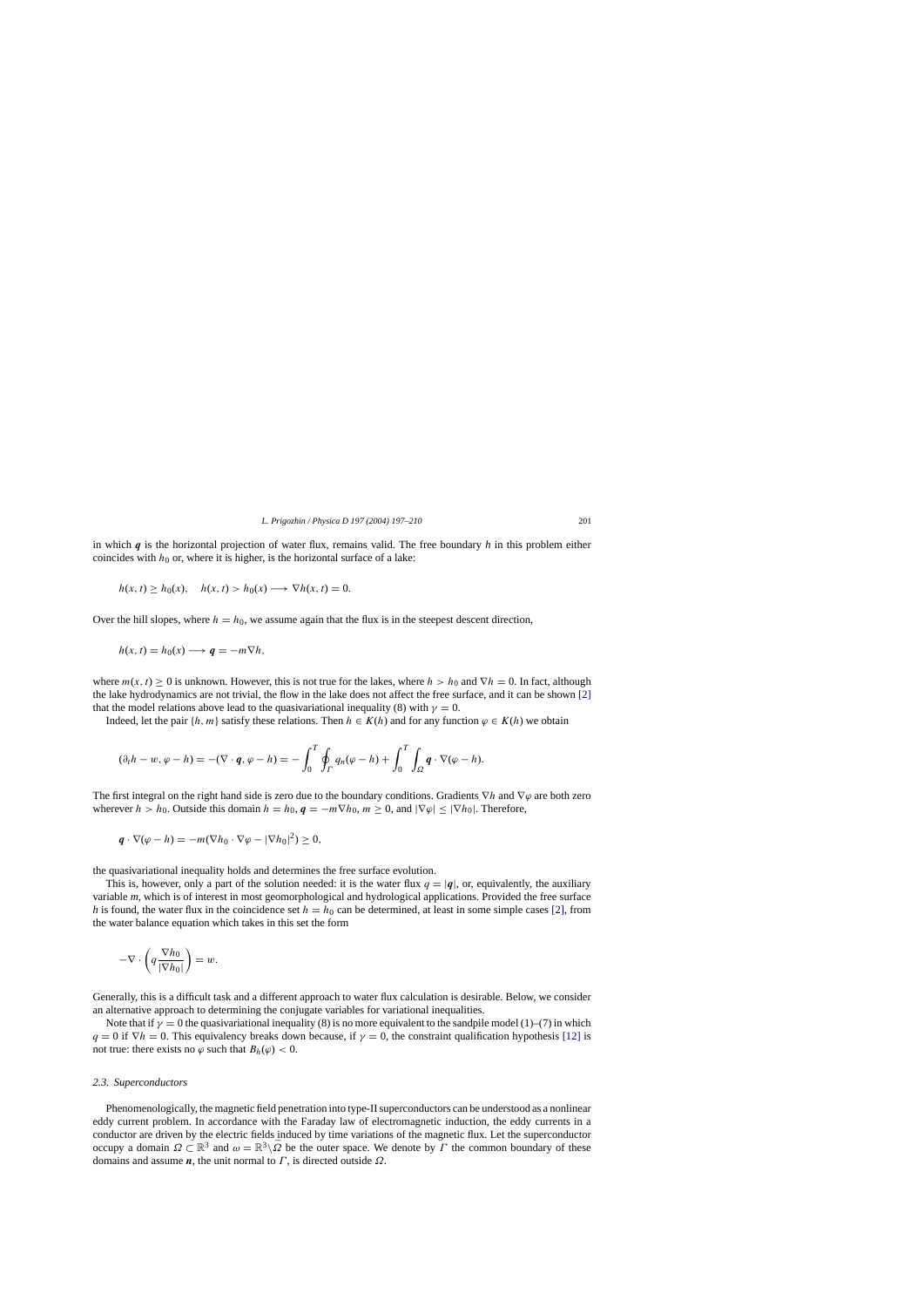Omitting the displacement current in Maxwell equations and assuming the magnetic permeability of the superconductor is equal to that of vacuum and scaled to be unity, we obtain the following eddy current model,

$$
\begin{aligned} \partial_t \mathbf{h} + \nabla \times \mathbf{e} &= 0, \\ \nabla \times \mathbf{h} &= \mathbf{j} + \mathbf{j}_e, \end{aligned} \quad x \in \mathbb{R}^3, \ t > 0,\tag{13}
$$

with the initial condition  $h|_{t=0} = h_0(x)$  such that  $\nabla \cdot h_0 = 0$ . Here *j* is the current in the superconductor ( $j = 0$  in  $\omega$ ), and *j*<sub>e</sub> is the given external current having a bounded support supp{*j*}  $\subset \omega$  and satisfying  $\nabla \cdot j_e = 0$ . Additionally, in the conductive domain  $\Omega$  a current–voltage law has to be postulated.

In an ordinary conductor, the vectors of the electric field and current density are related by the linear Ohm law. Type-II superconductors are instead characterized in the Bean critical-state model [\[18\]](#page-13-0) by a highly nonlinear current–voltage relation which gives rise to a free boundary problem. The problem has been solved mainly under the assumption that the electric field and current density are parallel (see, e.g., [\[7\]](#page-12-0) and the references therein). Then  $e = \rho j$ , where the a priory unknown effective resistivity  $\rho(x, t) \ge 0$  characterizes the energy losses accompanying movement of magnetic vortices in a superconductor. It is assumed in the Bean model that the current density *j* cannot exceed some critical value  $j_c$  and, until this value is reached, the vortices are pinned and the current is purely superconductive:

$$
|\mathbf{j}(x,t)| \leq j_c, \quad |\mathbf{j}(x,t)| < j_c \longrightarrow \mathbf{e}(x,t) = 0. \tag{14}
$$

The simplest geometric configuration is that of a long superconductive cylinder having a simply connected cross-section  $\Omega \subset \mathbb{R}^2$  and placed into a non-stationary parallel uniform external magnetic field  $h_e(t)$ . In this case the most convenient variational formulation can be derived for the magnetic field in the superconductor. The current density *j* induced by the external field variations is parallel to the cross-section plane and produces the magnetic field  $h_i(x, t)$ , parallel to  $h_e$  and equal to zero on Γ. The problem is two-dimensional. Denoting by  $h_i$  and  $h_e$  parallel to the cylinder axis components of  $h_i$  and  $h_e$ , correspondingly, and using the standard notations curl  $v = \partial_{x_1} v_2 - \partial_{x_2} v_1$ , **curl**  $v = (\partial_{x_2} v, -\partial_{x_1} v)$ , we rewrite the model (13) as

$$
\partial_t (h_i + h_e) + \text{curl } e = 0, \quad \text{curl } h_i = j, \quad x \in \Omega, \ t > 0. \tag{15}
$$

Since  $|\nabla h_i| = |\text{curl } h_i| = |j| \le j_c$ ,  $h_i(x, t)$  should belong to the set

$$
K = {\varphi(x, t) \mid |\nabla \varphi| \le j_c, \varphi|_{\Gamma} = 0}.
$$
\n<sup>(16)</sup>

Multiplying the first of Eqs. (15) by  $\varphi - h_i$ ,  $\varphi \in K$ , integrating, and using the Green formula we obtain  $(\partial_t \{h_i +$  $h_e$ ,  $\varphi - h_i$ ) = (*e*, *j*) – (*e*, **curl**  $\varphi$ ). Taking the Bean current–voltage relations into account we get

$$
(e, j) = (|e|, |j|) = (|e|, j_c) \ge (|e|, |\text{curl } \varphi|) \ge (e, \text{curl } \varphi)
$$

and arrive at the variational inequality for the induced field  $h_i$ :

Find 
$$
h_i \in K
$$
 such that,  $(\partial_t \{h_i + h_e\}, \varphi - h_i) \ge 0$ , for any  $\varphi \in K$ ,  $h_i(x, 0) = h_0(x) - h_e(0)$ . (17)

In the general three-dimensional case the *h*-formulation of the Bean model can also be derived [\[6\]](#page-12-0) but then the magnetic field should be determined in the whole space. A similar variational formulation in terms of the current density we derive now is probably more convenient.

Provided that no current is fed into a superconductor by electric contacts,  $\nabla \cdot \mathbf{j} = 0$  in  $\Omega$ ,  $\mathbf{j}_n = 0$  on  $\Gamma$ . Let us define the set of admissible current densities in  $\Omega$ ,

$$
j \in K = \left\{ \varphi(x, t) \middle| \begin{aligned} \nabla \cdot \varphi &= 0, \ |\varphi| \leq j_c \ \text{in } \Omega \\ \varphi_n &= 0 \ \text{on } \Gamma \end{aligned} \right\},
$$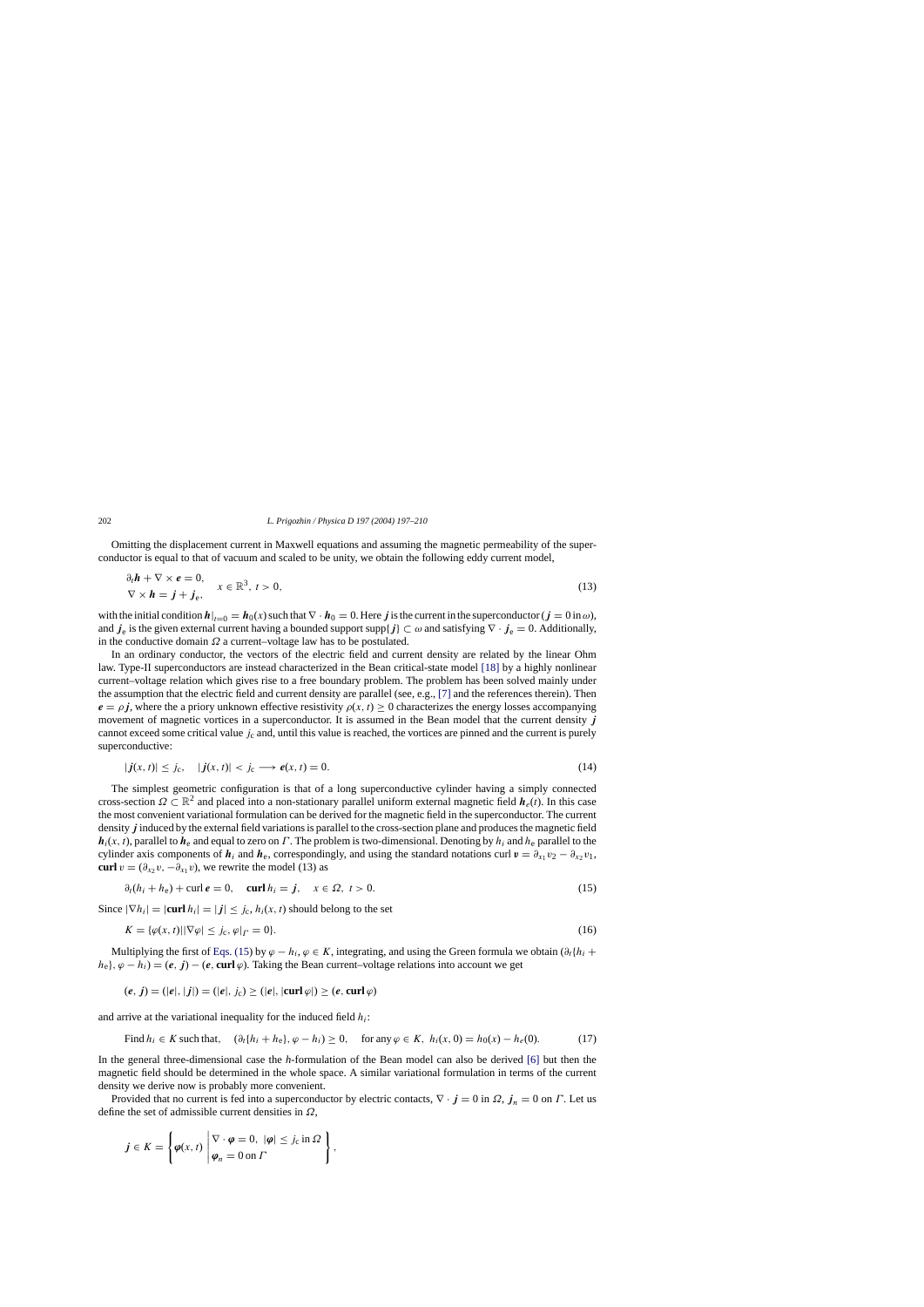express the electric field via the vector and scalar magnetic potentials [\[19\],](#page-13-0)

$$
\mathbf{e} + \partial_t \mathbf{A} + \nabla \psi = 0,
$$

and exclude the scalar potential by multiplying this equation by  $\varphi - j$  and integrating:  $(e + \partial_t A, \varphi - j) = 0$  for any  $\varphi \in K$ . Just as above, if *e* and *j* are parallel and satisfy the Bean model relations (14), the inequality  $(e, \varphi - j) < 0$ holds for every admissible test function  $\varphi$ . Hence,  $(\partial_t A, \varphi - j) \geq 0$ .

Up to the gradient of a scalar function, determined by the gauge and eliminated by scalar product with the test functions, the vector potential is a convolution of the Green function of Laplace equation,  $G = 1/4\pi |x|$ , and the total current:

$$
A=G*\{j+j_{e}\}.
$$

We arrived at the evolutionary variational inequality with an "implicit" derivative in time:

Find  $j \in K$  such that,  $(G * \partial_t \{j + j_e\}, \varphi - j) \ge 0$ , for any  $\varphi \in K$ ,  $j|_{t=0} = j_0(x)$ , (18)

where  $j_0 = \nabla \times h_0|_{\Omega} \in K$  is a given initial current density distribution.

Experiments on hard superconductors are often performed on thin flat samples, and we present also a scalar version of this variational inequality for thin films in a perpendicular uniform external magnetic field. We now assume that it is the sheet current density, obtained by integration of bulk current density across the film thickness and also denoted  $j(x, t)$ ,  $x \in \Omega \subset \mathbb{R}^2$ , obeys the Bean's current–voltage relations. This current density should also satisfy the conditions

$$
\operatorname{div} \mathbf{j} = 0 \operatorname{in} \Omega, \quad \mathbf{j}_n = 0 \operatorname{on} \Gamma,\tag{19}
$$

where div is the two-dimensional divergence. For simplicity, we assume the domain  $\Omega$  is simply connected. Due to conditions (19) there exists a stream function  $h(x, t)$  such that **curl**  $h = j$  in  $\Omega$  and  $h = 0$  on  $\Gamma$ . Although h is not the induced magnetic field as in the case of a long cylinder in a parallel field, since  $|\text{curl } h| = |\nabla h|$  this function belongs to the same set K of admissible functions (16). Let  $j'$  be another vector function satisfying (19) and the condition  $|j'| \leq j_c$  in  $\Omega$ , and  $\varphi \in K$  be the corresponding stream function. The external vector potential  $A_e$ , corresponding to the uniform perpendicular magnetic field  $h_e(t)$ , can be chosen parallel to the film; then curl  $A_e = h_e(t)$ . Substituting into the inequality (18) the curls of  $h$  and  $\varphi$  instead of the current and test function, correspondingly, using the Green theorem, and taking into account that **curl**  $u \cdot \textbf{curl} v = \nabla u \cdot \nabla v$  we obtain a scalar variational inequality in terms of the stream function:

Find 
$$
h \in K
$$
 such that,  $a(\partial_t h, \varphi - h) + (\partial_t h_e, \varphi - h) \ge 0$ , for any  $\varphi \in K$ ,  $h(x, 0) = h_0(x)$ , (20)

where  $a(u, v) = \int_{\Omega} \int_{\Omega} \nabla u(x) \cdot \nabla v(x') / \{4\pi |x - x'|\} dx dx'.$ 

The existence and uniqueness of solutions to (18) and (20) were proved in [\[6\]](#page-12-0) and [\[20\];](#page-13-0) see [\[21\]](#page-13-0) for the numerical solution of (20). It has been shown in [\[6\]](#page-12-0) that the effective resistivity  $\rho$ , excluded in transition to the variational formulation (17), is a Lagrange multiplier related to the current density constraint. Similar variational formulations may be derived for much more general current–voltage relations (see, e.g., [\[5,7,22\]\)](#page-12-0) and present a very convenient description of hysteretic magnetization typical of hard superconductors. In particular, the critical current density  $j_c$ depends usually on the magnetic field [\[24\]. T](#page-13-0)hen the set of admissible functions *K* depends on the unknown solution and the inequalities become quasivariational [\[6\].](#page-12-0) The power law  $|e| = e_0(|f|/j_c)^p$  is often employed instead of the Bean's current voltage relation to account for the creep of magnetic flux [\[23\];](#page-13-0) as  $p \to \infty$ , such model converges to the Bean model [\[20,25\].](#page-13-0) Thermal fluctuations in a superconductor may cause avalanches of magnetic vortices resembling sand avalanches [\[26\];](#page-13-0) in the Bean model these avalanches correspond to discontinuous solutions of variational inequality (18) with the jumps induced by local fluctuations of the critical current density.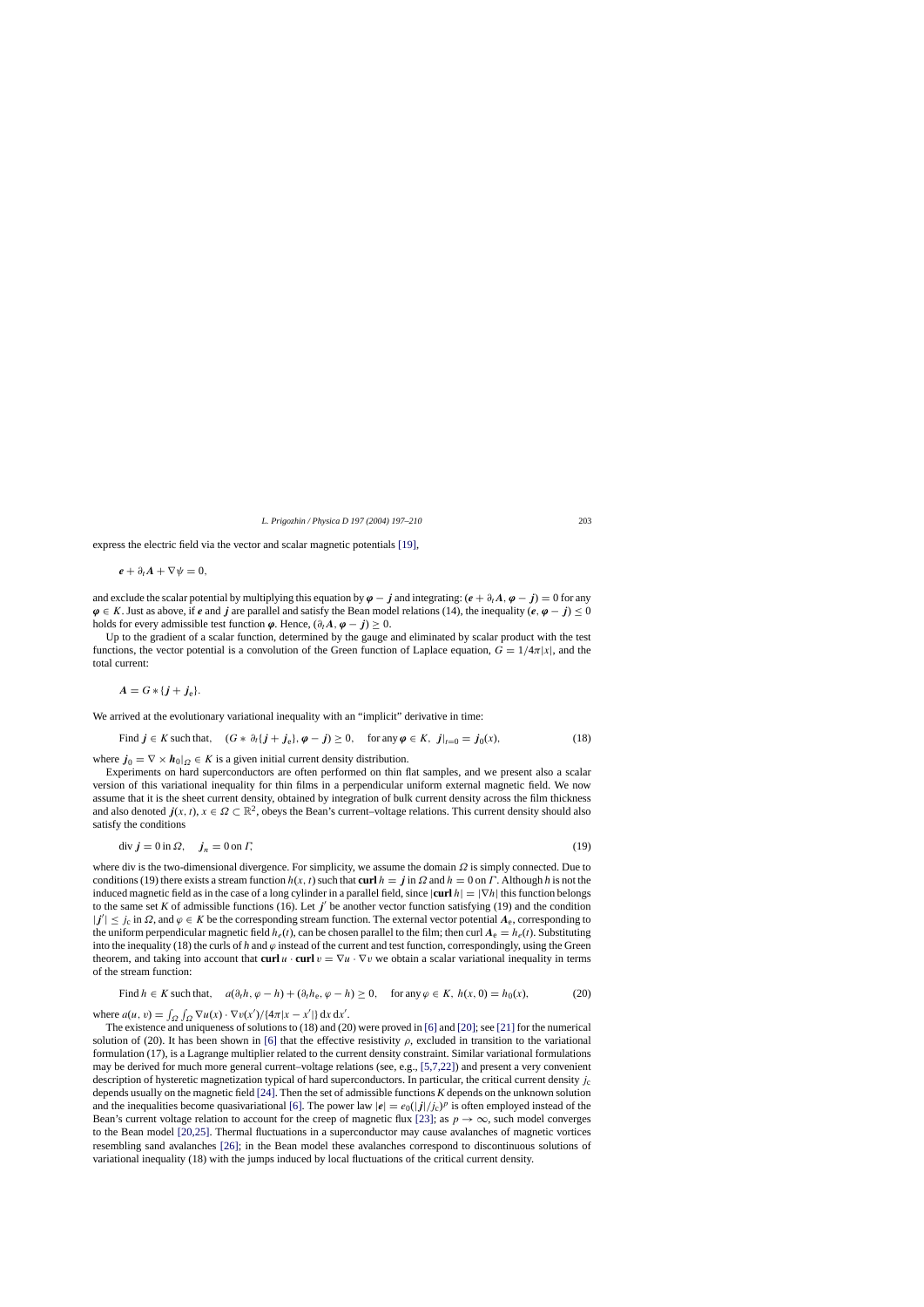## *2.4. Elastoplastic solids*

The variational inequality formulation for models in perfect elastoplasticity is well known [\[9\]. W](#page-12-0)e briefly present this formulation to underline its similarity to the variational formulations above.

Let an elastoplastic body occupy the domain  $\Omega \subset \mathbb{R}^3$  and the conditions of equilibrium,

$$
\int_{\Omega} \mathbf{g} + \int_{\Gamma} \mathbf{f} = 0, \quad \int_{\Omega} \mathbf{x} \times \mathbf{g} + \int_{\Gamma} \mathbf{x} \times \mathbf{f} = 0,
$$

hold for the given body force  $g$  and surface traction  $f$ . The stress tensor  $\sigma$  should satisfy the local equilibrium conditions (the usual summation convention is implied)

$$
\sigma_{ij,j} + g_i = 0 \text{ in } \Omega, \quad \sigma_{ij} n_j = f_i \text{ on } \Gamma. \tag{21}
$$

Under the assumption of small strain we have

$$
\epsilon_{ij} = \frac{1}{2}(u_{i,j} + u_{j,i}),\tag{22}
$$

where *u* is the displacement vector field,  $u_{i,j} = \frac{\partial u_i}{\partial x_j}$ .

It is assumed that the strain tensor can be presented as a sum of elastic and plastic components,  $\epsilon = e + p$ , where the elastic component obeys the linear Hooke's law,  $e_{ij} = A_{ijkl} \sigma_{kl}$ . The plastic part is governed by an incremental flow rule,  $p = \int_0^t pdt$ , in which  $p = \partial_t p$  is determined as follows. For a prescribed convex yield function  $\mathcal{F}(\sigma)$ , it is postulated that the stress tensor everywhere satisfies

$$
\mathcal{F}(\sigma) \le 0 \tag{23}
$$

and that

$$
\dot{p}_{ij} = \lambda \frac{\partial \mathcal{F}}{\partial \sigma_{ij}},
$$

where  $\lambda(x, t) > 0$  is the deformation rate such that  $\mathcal{F}(\sigma(x, t)) < 0 \longrightarrow \lambda(x, t) = 0$ . Let the admissible set *K* be the set of stress tensors satisfying (21) and (23) and  $\tau \in K$ . Using the strain–displacement relation (22), the Green formula, and the equilibrium conditions (21), one can show [\[27\]](#page-13-0) that  $(\epsilon_{ij}, \tau_{ij} - \sigma_{ij}) = 0$ , hence

$$
(A_{ijkl}\,\dot{\sigma}_{kl},\tau_{ij}-\sigma_{ij})+\left(\lambda\frac{\partial\mathcal{F}}{\partial\sigma_{ij}},\tau_{ij}-\sigma_{ij}\right)=0.
$$

The second term here is nonpositive. Indeed, if  $\mathcal{F}(\sigma(x, t)) < 0$  then  $\lambda(x, t) = 0$ . Otherwise  $\mathcal{F}(\sigma(x, t)) = 0$  and, because F is convex,  $\mathcal{F}(\{1 - \theta\} \sigma(x, t) + \theta \tau(x, t)) \leq 0$  for any  $\theta \in [0, 1]$ . Therefore,

$$
\frac{\mathrm{d}}{\mathrm{d}\theta}\mathcal{F}(\left\{1-\theta\right\}\boldsymbol{\sigma}+\theta\boldsymbol{\tau}\right)\bigg|_{\theta=\pm 0}=\frac{\partial\mathcal{F}(\boldsymbol{\sigma})}{\partial\sigma_{ij}}(\tau_{ij}-\sigma_{ij})\leq 0.
$$

We arrived at the variational inequality:

Find  $\sigma \in K$  such that,  $(A_{ijkl}\dot{\sigma}_{kl}, \tau_{ij} - \sigma_{ij}) \geq 0$ , for any  $\tau \in K$ ,  $\sigma(x, 0) = \sigma_0(x)$ .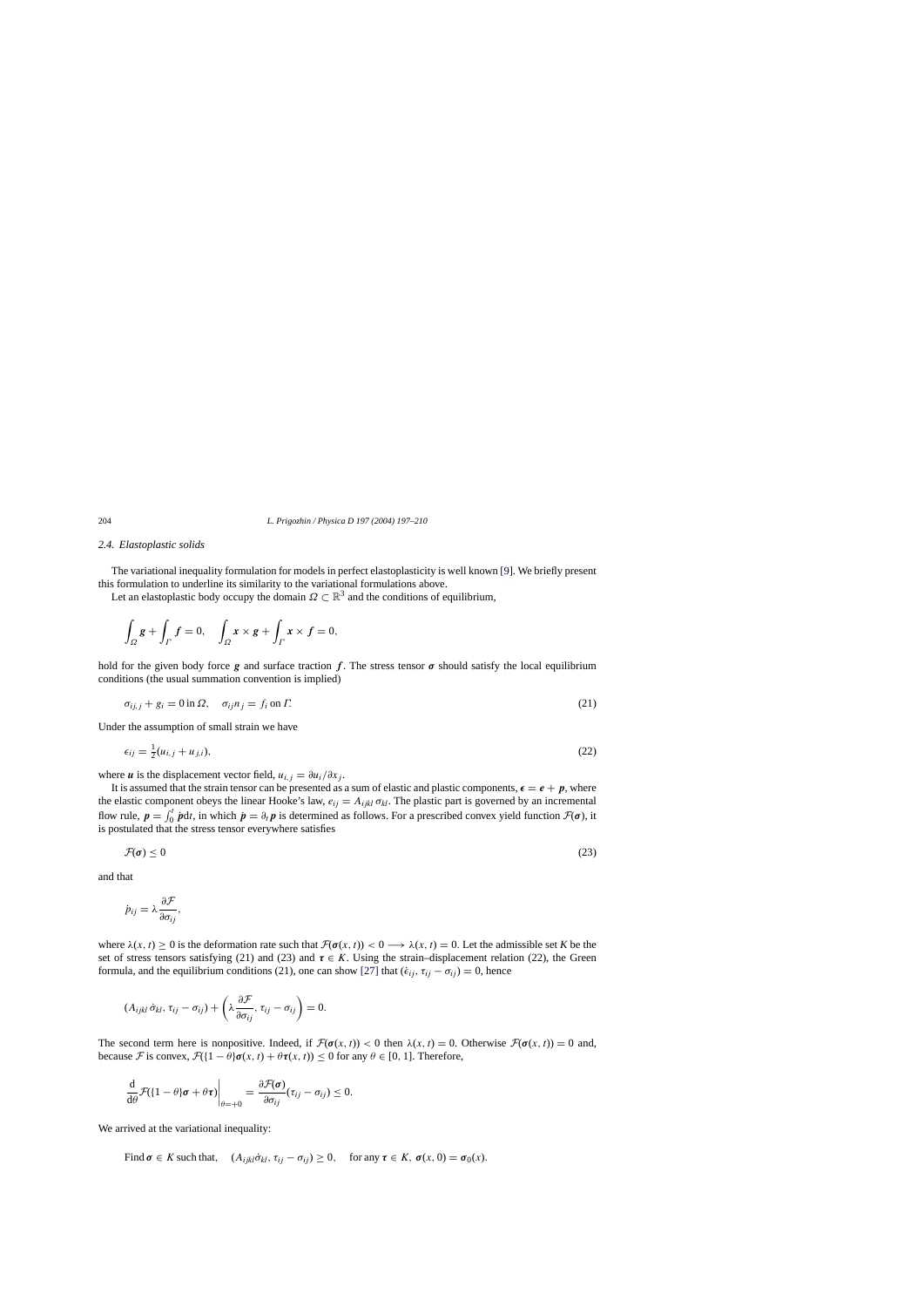## **3. Dual formulations for conjugate variables**

Although a common feature of the considered mathematical models is the presence of conjugate variables, the variational inequalities above are written for only one of them: the free surface in the model for sandpile growth, current density in critical-state superconductivity problems, stress tensor in elastoplasticity problems. The dual variables, i.e, the surface flux, the electric field, and the strain, correspondingly, have been eliminated in transition to the variational inequalities. These inequalities can be solved efficiently, however, knowledge of the primary variables generally does not make determining the dual ones easy because the constitutive relations are multivalued.

In elastoplasticity with hardening, a dual variational formulation for strain has been derived and comprehensively studied by Han and Reddy [\[10\].](#page-12-0) Mathematically, this problem takes the form of the so-called mixed variational inequality,

Find  $u : [0, T] \rightarrow V$  such that for almost all t,

$$
a(u(t), v - \partial_t u(t)) - (f(t), v - \partial_t u(t)) + \phi(v) - \phi(\partial_t u(t)) \ge 0, \quad \text{for all } v \in V, \ u(0) = u_0,
$$

where *V* is a Banach space,  $a(\cdot, \cdot)$  is a symmetric bilinear form,  $f(t) \in V'$  is a linear functional, and  $\phi(\cdot)$  is a convex, positively homogeneous, nonnegative functional on *V*. This problem is not a standard variational inequality although it resembles the parabolic variational inequalities of the second type [\[8\].](#page-12-0)

Strain formulation for the perfect plasticity problem considered above turns out to be much more complicated because, without hardening, the arising problem is not coercive in the usual Sobolev spaces (coercive in a nonreflexive Banach space) and the solution has to be sought in the space  $BD(\Omega)$  of functions of bounded deformation ([\[28\],](#page-13-0) see [\[29\]](#page-13-0) for a review of recent results). Physically, the difference is manifested in the ability of perfectly plastic materials to form slip surfaces on which the tangential component of displacement is discontinuous.

Similar difficulties arise in dual variational formulations of other critical-state problems described in the first part of our work and this, indeed, seems to be physically meaningful. Thus, the continuity of only the normal component of surface sand flux follows from the mass conservation law in the pile growth model. Also, according to Maxwell equations, only the tangential component of the electric field has to be continuous. Mathematically, the corresponding problems are not coercive in reflexive Banach spaces.

Below, we derive formally variational formulations in terms of the dual variables for two critical-state problems where the primary formulation is a variational (not quasivariational) inequality. The questions of existence, uniqueness, and numerical approximation of these problems need further investigation; we are going to consider these questions in a separate publication [\[30\].](#page-13-0)

#### *3.1. Surface flux in the model of pile growth*

Determining the flux of granular material pouring down the free surface of a growing pile is necessary, e.g., if the material is polydisperse and it is needed to predict the resulting distribution of different species inside the pile (see [\[13\]\).](#page-12-0) Let us assume the initial support  $h_0$  in the pile growth model has no steep slopes,  $|\nabla h_0| < k$  in  $\Omega$ . In this case the model  $(1)$ – $(7)$  can be written as

$$
\partial_t h + \nabla \cdot \boldsymbol{q} = f,
$$
  
\n
$$
h|_{t=0} = h_0, \quad \boldsymbol{q}_n|_{\Gamma} = 0,
$$
\n(24)

where the flux *q* has the direction of  $-\nabla h$  and the following flux-slope relation holds:

$$
|\nabla h| \le k, \quad |\nabla h| < k \to q = 0. \tag{25}
$$

As it was shown above, the free surface  $h(x, t)$  can be sought as a solution of an evolutionary variational inequality.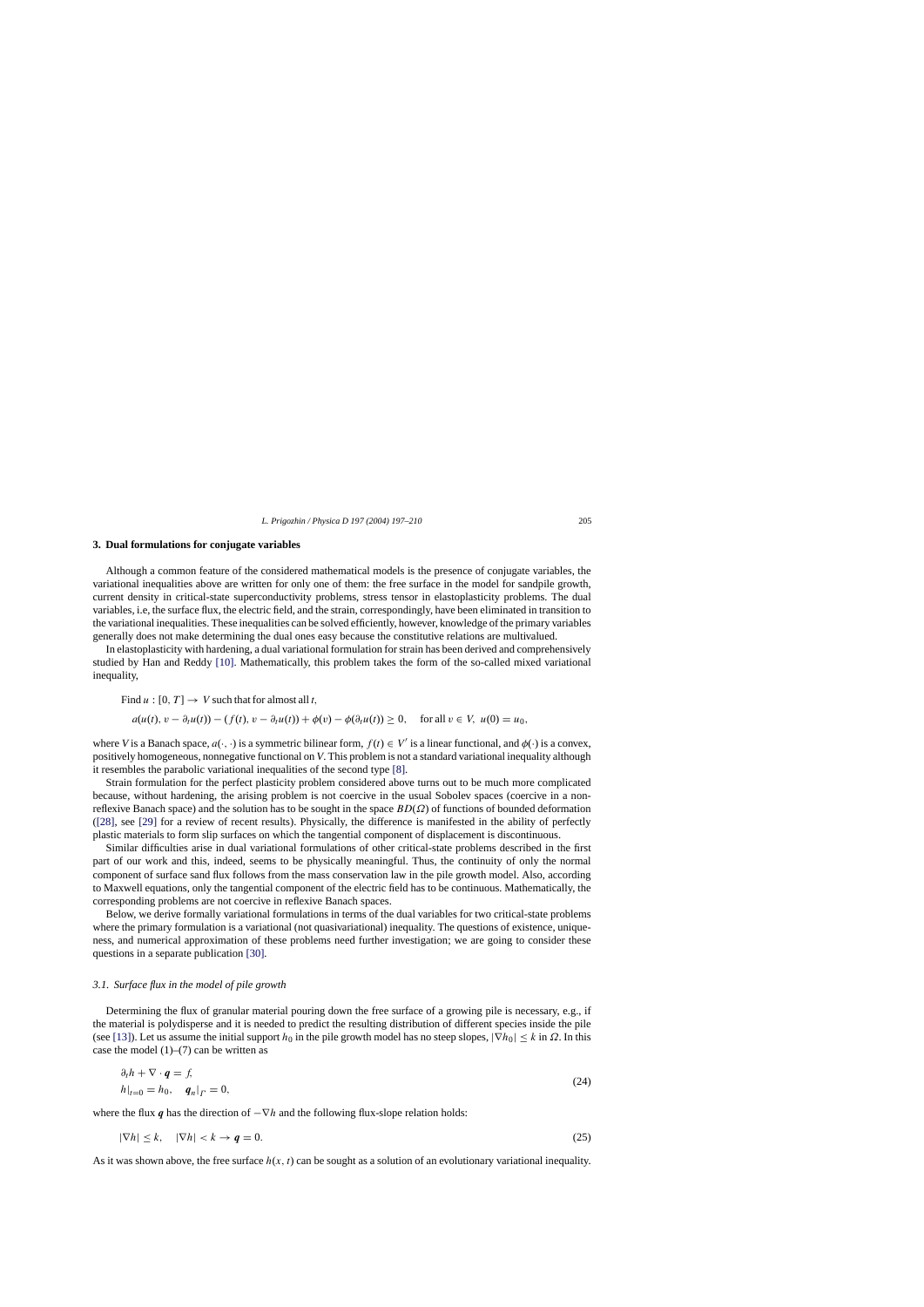To derive a variational formulation of this model in terms of the surface flux, let us define

$$
V = H_0(\text{div}; \Omega) \triangleq \{ \boldsymbol{\varphi} \in L^2(\Omega) | \nabla \cdot \boldsymbol{\varphi} \in L^2(\Omega), \boldsymbol{\varphi}_n |_{\Gamma} = 0 \},
$$

assume that *q* and *h* satisfy the model relations (24)–(25), and choose an arbitrary test flux  $\tilde{q} \in V$ . Using the constitutive relations (25) we obtain

$$
\nabla h \cdot (\tilde{\boldsymbol{q}} - \boldsymbol{q}) \ge -|\nabla h||\tilde{\boldsymbol{q}}| - \nabla h \cdot \boldsymbol{q} = -|\nabla h||\tilde{\boldsymbol{q}}| + k|\boldsymbol{q}| \ge -k|\tilde{\boldsymbol{q}}| + k|\boldsymbol{q}|.
$$

Hence,

$$
(\nabla h, \tilde{\boldsymbol{q}} - \boldsymbol{q}) \ge \phi(\boldsymbol{q}) - \phi(\tilde{\boldsymbol{q}}),
$$

where  $\phi(q) = k \int_{\Omega} |q|$ . Since  $(\nabla h, \tilde{q} - q) = -(h, \nabla \cdot {\tilde{q}} - q)$ , we have

$$
\phi(\tilde{\boldsymbol{q}}) - \phi(\boldsymbol{q}) - (h, \nabla \cdot \{\tilde{\boldsymbol{q}} - \boldsymbol{q}\}) \geq 0.
$$

Let us define  $u = \int_0^t q dt$ . Then  $\partial_t u = q$  and, from (24),  $\nabla \cdot u = -h + h_0 + \int_0^t f dt$ . We finally arrive at the following variational problem:

Find  $u : [0, T] \rightarrow V$  such that for any  $\tilde{q} \in V$  and almost all t,

$$
(\nabla \cdot \boldsymbol{u}, \nabla \cdot {\tilde{\boldsymbol{q}}} - \partial_t \boldsymbol{u}) - (\mathcal{F}, \nabla \cdot {\tilde{\boldsymbol{q}}} - \partial_t \boldsymbol{u}) + \phi(\tilde{\boldsymbol{q}}) - \phi(\partial_t \boldsymbol{u}) \ge 0, \text{ and } \boldsymbol{u}|_{t=0} = 0,
$$
\n(26)

where  $\mathcal{F} = h_0 + \int_0^t f \, dt$ . Since the problem is not coercive in *V* (coercive in a non reflexive Banach space), it may have and may have no solution, which means an appropriate regularization is needed. We do not investigate this issue further in a this work and only note that, after discretization in time, the problem becomes equivalent to a non-smooth optimization problem for each time layer. Indeed, let  $q = (u^{n+1} - u^n)/\Delta t$  and  $u = u^n + (\Delta t/2)q$  be approximate values at  $t = \Delta t(n + 1/2)$ . For each time layer we obtain

$$
\phi(\tilde{\boldsymbol{q}})-\phi(\boldsymbol{q})+\left(\nabla\cdot\left\{\boldsymbol{u}^n+\frac{\Delta t}{2}\boldsymbol{q}\right\},\nabla\cdot\left\{\tilde{\boldsymbol{q}}-\boldsymbol{q}\right\}\right)-\left(\mathcal{F}^{n+1/2},\nabla\cdot\left\{\tilde{\boldsymbol{q}}-\boldsymbol{q}\right\}\right)\geq 0,
$$

which is equivalent to

$$
\boldsymbol{q}^{n+1/2} = \underset{\boldsymbol{q} \in V}{\arg\min} \left\{ \frac{\Delta t}{4} (\nabla \cdot \boldsymbol{q}, \nabla \cdot \boldsymbol{q}) + \phi(\boldsymbol{q}) + (\nabla \cdot \boldsymbol{u}^n - \mathcal{F}^{n+1/2}, \nabla \cdot \boldsymbol{q}) \right\}
$$
(27)

Provided the latter problem has a solution, approximate value of  $u$  on the next time layer can be found as  $u^{n+1} =$  $u^{n} + \Delta t q^{n+1/2}$ .

## *3.2. Electric field in the Bean model for superconductors*

The *h*- and *j*-variational formulations of the Bean model can be used for efficient computation of magnetic fields, current densities and, therefore, forces and their moments in various applications of type-II superconductors. However, even if the current density is known, the electric field is not determined in a unique way by the assumption that the directions of *e* and *j* coincide and the current–voltage relation

$$
|\mathbf{j}| \leq j_c, \ |\mathbf{j}| < j_c \rightarrow \mathbf{e} = 0 \tag{28}
$$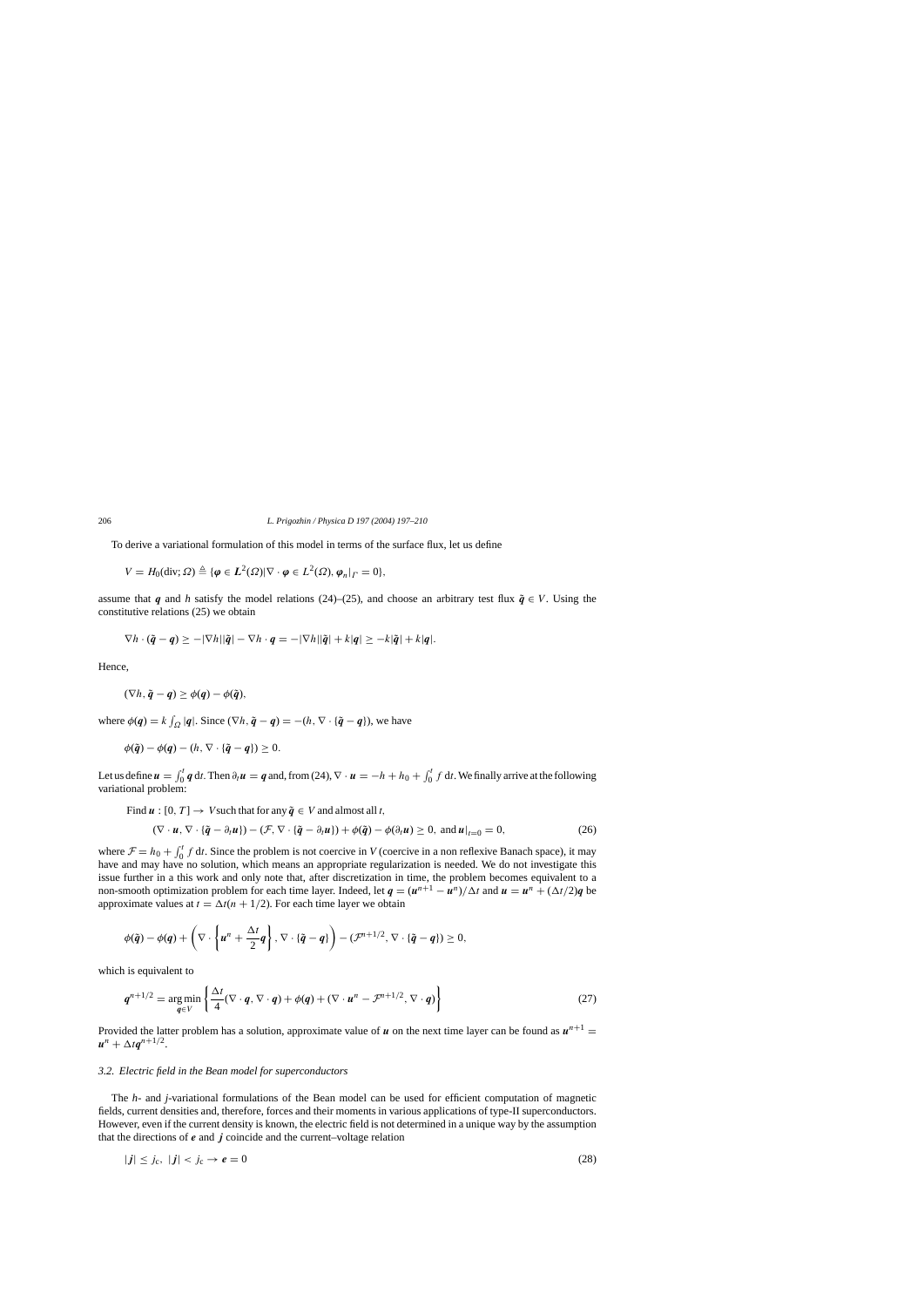or another constitutive law described by a monotone multivalued graph is satisfied. That is why calculating the electric field in a superconductor is generally a non-trivial task.<sup>3</sup> In particular, this field is necessary to estimate the local ac loss  $e \cdot j = j_c |e|$  that causes heating and thermal instability of superconductors.

For some simple configurations, the electric field in superconductors has been considered in [\[31,32\]](#page-13-0) [a](#page-13-0)nd, recently, for a generalized Bean model in [\[33\]. H](#page-13-0)ere we propose a completely different approach based not on the determination of the magnetic field and subsequent integration of Faraday's law along the flux penetration streamlines but on a direct variational reformulation of the Bean model in terms of electric field.

Let  $W = H(\text{curl}; \Omega) \triangleq {\varphi \in L^2(\Omega)} \nabla \times \varphi \in L^2(\Omega)}$  be the space of electric fields in the superconductive domain  $\Omega \subset \mathbb{R}^3$ . Assuming directions of *j* and *e* coincide and the Bean model relations are satisfied in this domain, for any test field  $\tilde{e} \in W$  we obtain

$$
(\nabla \times \mathbf{h}) \cdot (\tilde{\mathbf{e}} - \mathbf{e}) = \mathbf{j} \cdot (\tilde{\mathbf{e}} - \mathbf{e}) \leq j_c |\tilde{\mathbf{e}}| - \mathbf{j} \cdot \mathbf{e} = j_c |\tilde{\mathbf{e}}| - j_c |\mathbf{e}|.
$$

Integrating over  $\Omega$  we get  $(\nabla \times \mathbf{h}, \tilde{\mathbf{e}} - \mathbf{e}) \leq \phi(\tilde{\mathbf{e}}) - \phi(\mathbf{e})$ , where  $\phi(\mathbf{e}) = j_c \int_{\Omega} |\mathbf{e}|$ . On the other hand,

$$
(\nabla \times \boldsymbol{h}, \tilde{\boldsymbol{e}} - \boldsymbol{e}) = (\boldsymbol{h}, \nabla \times {\boldsymbol{\epsilon} \cdot \boldsymbol{\tilde{e}} - \boldsymbol{e}}) + \int_{\Gamma} (\boldsymbol{h} \times {\boldsymbol{\tilde{e}} - \boldsymbol{e}}) \cdot \boldsymbol{n}.
$$

Let  $u = -A_0 + \int_0^t e \, dt$ , where the vector potential  $A_0 = G * (j + j_e)|_{t=0}$  satisfies  $h_0 = \nabla \times A_0$ . Then

$$
\partial_t \boldsymbol{u} = \boldsymbol{e}, \quad \nabla \times \boldsymbol{u} = -\boldsymbol{h}_0 + \int_0^t \nabla \times \boldsymbol{e} \, dt = -\boldsymbol{h}_0 - \int_0^t \partial_t \boldsymbol{h} \, dt = -\boldsymbol{h}.
$$

The following inequality is thus obtained: for any  $\tilde{e} \in W$ 

$$
(\nabla \times \boldsymbol{u}, \nabla \times {\boldsymbol{\tilde{e}}} - \partial_t \boldsymbol{u}) - \int_{\Gamma} (\boldsymbol{h} \times {\boldsymbol{\tilde{e}}} - \partial_t \boldsymbol{u}) \cdot \boldsymbol{n} + \phi({\tilde{e}}) - \phi(\partial_t \boldsymbol{u}) \geq 0.
$$
 (29)

In the general case this is not yet the needed *e*-formulation because it contains the tangential component of magnetic field on Γ. However, for an infinite cylinder in a parallel uniform external magnetic field  $h|_{\Gamma} = h_e(t)$ , where  $h_e$  is the field generated by the external current, so

$$
(\nabla \times \mathbf{u}, \nabla \times \{\tilde{\mathbf{e}} - \partial_t \mathbf{u}\}) + \mathbf{h}_e(t) \cdot \int_{\Gamma} \mathbf{n} \times (\tilde{\mathbf{e}} - \partial_t \mathbf{u}) + \phi(\tilde{\mathbf{e}}) - \phi(\partial_t \mathbf{u}) \ge 0
$$
\n(30)

and it is not difficult to see that, after discretization in time, (30) becomes equivalent to a non-smooth optimization problem similar to (27).

Let us now return to the general case and consider an auxiliary boundary value problem in the exterior domain  $\omega,^4$ 

$$
\partial_t \mathbf{h} + \nabla \times \mathbf{e} = 0, \quad \nabla \times \mathbf{h} = \mathbf{j}_e,
$$
  
\n
$$
\mathbf{h}|_{t=0} = \mathbf{h}_0, \quad \mathbf{e}_\tau|_{\Gamma} = \mathbf{E},
$$
\n(31)

where  $e_{\tau} = n \times (e \times n)|_{\Gamma}$  and  $\mathcal E$  is a tangential field given on  $\Gamma$ . We choose the vector potential of external current as  $A_e = G * j_e$  and define the field  $h_e = \nabla \times (A_e - A_e|_{t=0}) + h_0$ . In  $\omega$  this field satisfies

$$
\nabla \times \boldsymbol{h}_{e} = \boldsymbol{j}_{e}, \quad \nabla \cdot \boldsymbol{h}_{e} = 0, \quad \boldsymbol{h}_{e}|_{t=0} = \boldsymbol{h}_{0}.
$$

<sup>&</sup>lt;sup>3</sup> The case of an infinite cylinder in a perpendicular external magnetic field is an exception.

<sup>4</sup> Since the displacement current is omitted, in our model the electric field in an insulator (the outer space) is not unique. The magnetic field, however, is.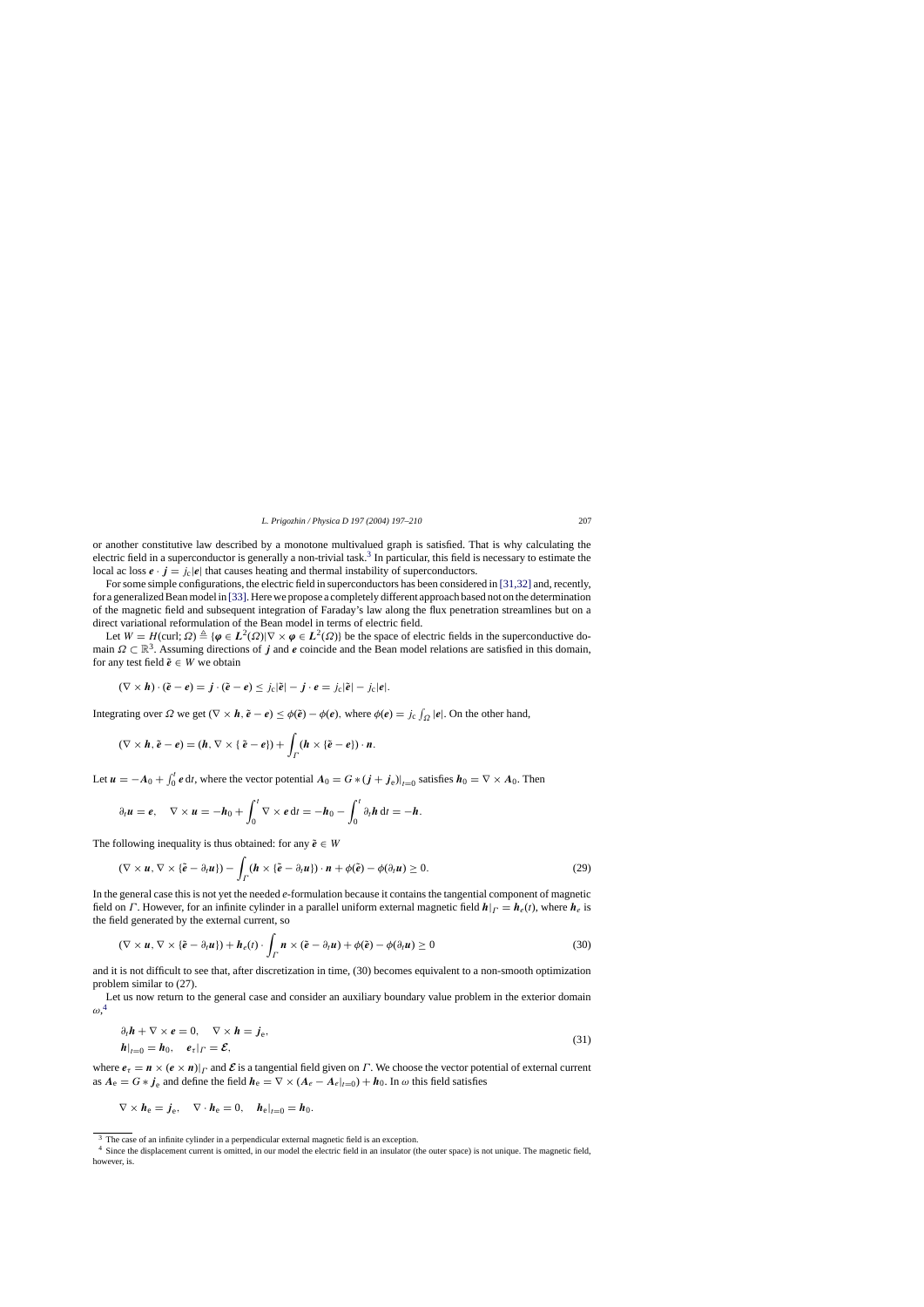Let us set  $h = h_e + H$ ,  $e = -\partial_t A_e + E$  and rewrite problem (31) as

$$
\partial_t \mathbf{H} + \nabla \times \mathbf{E} = 0, \quad \nabla \times \mathbf{H} = 0,
$$
  

$$
\mathbf{H}|_{t=0} = 0, \quad \mathbf{E}_\tau|_{\Gamma} = \mathbf{\mathcal{E}}_1,
$$
 (32)

where  $\mathcal{E}_1 = \mathcal{E} + \partial_t A_{e,\tau}$ . Defining  $U = \int_0^t E dt$  and integrating in time the equations from (32) containing *E* yield

$$
\mathbf{H} + \nabla \times \mathbf{U} = 0, \quad \nabla \times \mathbf{H} = 0, \quad \mathbf{U}_{\tau}|_{\Gamma} = \mathbf{U}, \tag{33}
$$

where  $\mathcal{U} = \int_0^t \mathcal{E} dt + A_{e,\tau}(x, t) - A_{e,\tau}(x, 0).$ 

Let us note that we also have  $\nabla \cdot \bm{H} = 0$  a.e. in  $\omega$ , so it makes sense to seek a solution  $\bm{H}$  in the Sobolev space  $H^1(\omega)$ . Denote  $X = {\psi \in H^1(\omega) | \nabla \times \psi = 0}$ . The problem (33) admits a weak formulation,

Find 
$$
\mathbf{H} \in X
$$
 such that  $(\mathbf{H}, \boldsymbol{\psi}) = \int_{\Gamma} (\mathcal{U} \times \boldsymbol{\psi}) \cdot \mathbf{n}, \quad \forall \boldsymbol{\psi} \in X,$  (34)

where the normal *n* is directed inside  $\omega$  and the integral on the right is understood as the duality pairing on  $H^{-1/2} \times H^{1/2}$ . Existence of a unique solution to this problem follows from the Lax–Milgram theorem. This defines a linear operator  $K : \mathcal{U} \to H_\tau|_{\Gamma}$  acting from  $H^{-1/2}(\Gamma)$  to  $H^{1/2}(\Gamma)$ . It is not difficult to see that this operator is symmetric in the following sense: for any two functions  $v, w \in H^{-1/2}(\Gamma)$  there holds

$$
\int_{\Gamma} (K(\mathbf{v}) \times \mathbf{w}) \cdot \mathbf{n} = \int_{\Gamma} (K(\mathbf{w}) \times \mathbf{v}) \cdot \mathbf{n}.
$$
\n(35)

Indeed, let  $H^v$  and  $H^w$  be the solutions of (34) with  $\mathcal{U} = v$  and  $\mathcal{U} = w$ , correspondingly. Then

$$
(\boldsymbol{H}^v, \boldsymbol{H}^w) = \int_{\Gamma} (\boldsymbol{v} \times \boldsymbol{H}^w) \cdot \boldsymbol{n} = \int_{\Gamma} (\boldsymbol{v} \times \boldsymbol{K}(\boldsymbol{w})) \cdot \boldsymbol{n},
$$

$$
(\boldsymbol{H}^w, \boldsymbol{H}^v) = \int_{\Gamma} (\boldsymbol{w} \times \boldsymbol{H}^v) \cdot \boldsymbol{n} = \int_{\Gamma} (\boldsymbol{w} \times \boldsymbol{K}(\boldsymbol{v})) \cdot \boldsymbol{n}
$$

and (35) is proved. We also see that  $\int_{\Gamma} (\mathbf{v} \times K(\mathbf{v})) \cdot \mathbf{n} = (\mathbf{H}^v, \mathbf{H}^v) \ge 0$  for any  $\mathbf{v} \in H^{-1/2}(\Gamma)$ .

Let us now choose  $\mathcal{E}$  to be the continuous tangential component of the electric field on  $\Gamma$ ,  $\mathcal{E} = e_{\tau}$ . Then

$$
\mathcal{U} = \int_0^t e_\tau dt + A_{e,\tau}(x,t) - A_{e,\tau}(x,0) = u_\tau + A_{0,\tau} + A_{e,\tau} - A_{e,\tau}|_{t=0} = u_\tau + G*(j|_{t=0} + j_e)_\tau
$$

and the tangential component of the magnetic field can be presented as

$$
h_{\tau}=h_{e,\tau}+H_{\tau}=K(u_{\tau})+\mathcal{F},
$$

where  $\mathcal{F} = h_{e,\tau} + K({G*(j|_{t=0} + j_e)}_{\tau}).$ 

We can now rewrite (29) as a mixed variational inequality:

Find  $u : [0, T] \to W$  such that for any  $\tilde{e} \in W$  and almost all t,

$$
(\nabla \times \mathbf{u}, \nabla \times \{\tilde{\mathbf{e}} - \partial_t \mathbf{u}\}) - \int_{\Gamma} (K(\mathbf{u}_{\tau}) \times \{\tilde{\mathbf{e}} - \partial_t \mathbf{u}\}) \cdot \mathbf{n}
$$

$$
- \int_{\Gamma} (\mathcal{F} \times \{\tilde{\mathbf{e}} - \partial_t \mathbf{u}\}) \cdot \mathbf{n} + \phi(\tilde{\mathbf{e}}) - \phi(\partial_t \mathbf{u}) \ge 0 \text{ and } \mathbf{u}|_{t=0} = -A_0. \tag{36}
$$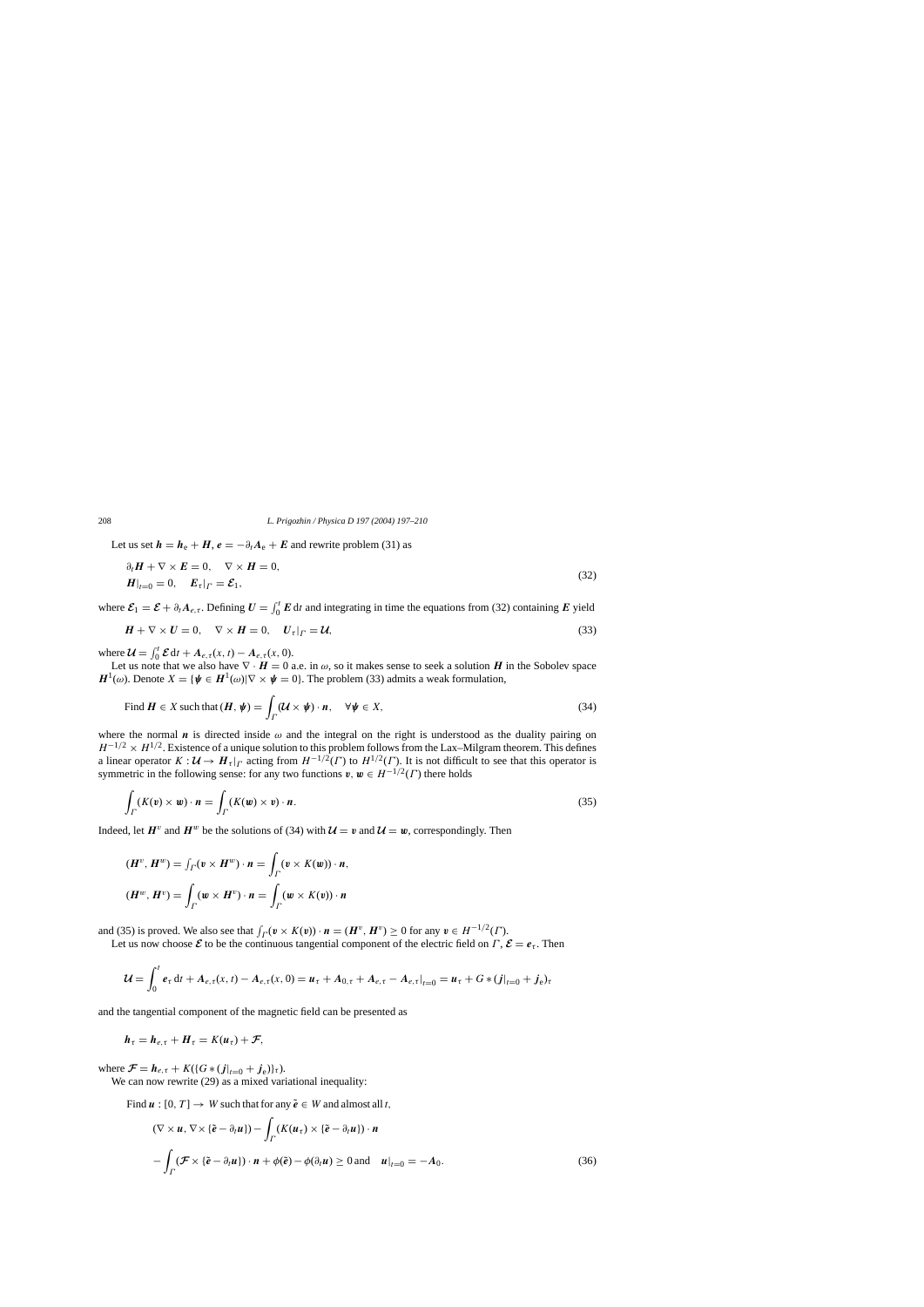<span id="page-12-0"></span>Discretizing in time as above and making use of the equality (35) we obtain, for each time layer, a non-smooth optimization problem:

$$
e^{n+1/2} = \argmin_{e \in W} \Phi(e)
$$

where

$$
\Phi(e) = \frac{\Delta t}{4} (\nabla \times e, \nabla \times e) + \frac{\Delta t}{4} \int_{\Gamma} (e_{\tau} \times K(e_{\tau})) \cdot \mathbf{n} + \phi(e)
$$

$$
-\Delta t \int_{\Gamma} (\{K(e_{\tau}^{n}) + \mathcal{F}^{n+1/2}\} \times e_{\tau}) \cdot \mathbf{n} + (\nabla \times \mathbf{u}^{n}, \nabla \times e)
$$

and  $u^{n+1} = u^n + \Delta t e^{n+1/2}$ .

## **4. Conclusion**

To derive quasistationary critical-state models of the spatially extended dissipative systems considered above, we needed to specify only the possible direction of system's evolution, and which changes of external conditions make the state of the system unstable. The rate with which such a system driven by the external forces rearranges itself is determined implicitly by some conservation law coupled with a condition of equilibrium. This rate appears in the model as a Lagrange multiplier related to the equilibrium constraint. Although the conservation laws and conditions of equilibrium may vary, the multiplicity of metastable states, typical of many dissipative systems, is usually a consequence of a unilateral constraint. This makes variational inequalities a suitable tool for modeling these systems.

Typically, some of the physically relevant conjugate variables are eliminated in transition to the variational formulation of critical-state problems. It is, however, possible to derive dual formulations (mixed variational inequalities) in terms of these variables. Although arising mathematical problems need further investigation, we believe these dual formulations will also serve a basis for efficient numerical simulations.

## **References**

- [1] P. Bak, C. Tang, K. Wiesenfeld, Self-organized criticality, Phys. Rev. A 38 (1988) 364–374.
- [2] L. Prigozhin, Sandpiles and river networks: extended systems with nonlocal interactions, Phys. Rev. E 49 (1994) 1161–1167.
- [3] G. Aronsson, L.C. Evans, Y. Wu, Fast/slow diffusion and growing sandpiles, J. Diff. Eqns. 131 (1996) 304–335.
- [4] L.C. Evans, M. Feldman, R.F. Gariepy, Fast/slow diffusion and collapsing sandpiles, J. Diff. Eqns. 137 (1997) 166–209.
- [5] A. Bossavit, Numerical modelling of superconductors in three dimensions: a model and a finite element method, IEEE Trans. Magn. 30 (1994) 3363–3366.
- [6] L. Prigozhin, On the Bean critical-state model in superconductivity, Euro. J. Appl. Math. 7 (1996) 237–247.
- [7] L. Prigozhin, Analysis of critical-state problems in type-II superconductivity, IEEE Trans. Appl. Supercond. 7 (1997) 3866–3873.
- [8] R. Glowinski, J.-L. Lions, R. Trémoliéres, Numerical Analysis of Variational Inequalities, Amsterdam, North-Holland, 1981.
- [9] G. Duvaut, J.-L. Lions, Les Inéquations en Mécanique et en Physique, Dunod, Paris, 1972.
- [10] W. Han, B.D. Reddy, Plasticity: Mathematical Theory and Numerical Analysis, Springer-Verlag, New York, 1999.
- [11] L. Prigozhin, Variational model of sandpile growth, Eur. J. Appl. Math. 7 (1996) 225–235.
- [12] I. Ekeland, R. Temam, Convex Analysis and Variational Problems, Elsevier, New York, 1976.
- [13] L. Prigozhin, A variational problem of bulk solids mechanics and free-surface segregation, Chem. Eng. Sci. 48 (1993) 3647–3656.
- [14] H. Puhl, On modelling of real sand piles, Physica A 182 (1992) 295–308.
- [15] L. Prigozhin, B. Zaltzman, Two continuous models for the dynamics of sandpile surfaces, Phys. Rev. E 63 (2001) artno. 41505.
- [16] J.-P. Bouchaud, M.E. Cates, J.R. Prakash, S.F. Edwards, A model for the dynamics of sandpile surfaces, J. Phys. I France 4 (1994) 1383.